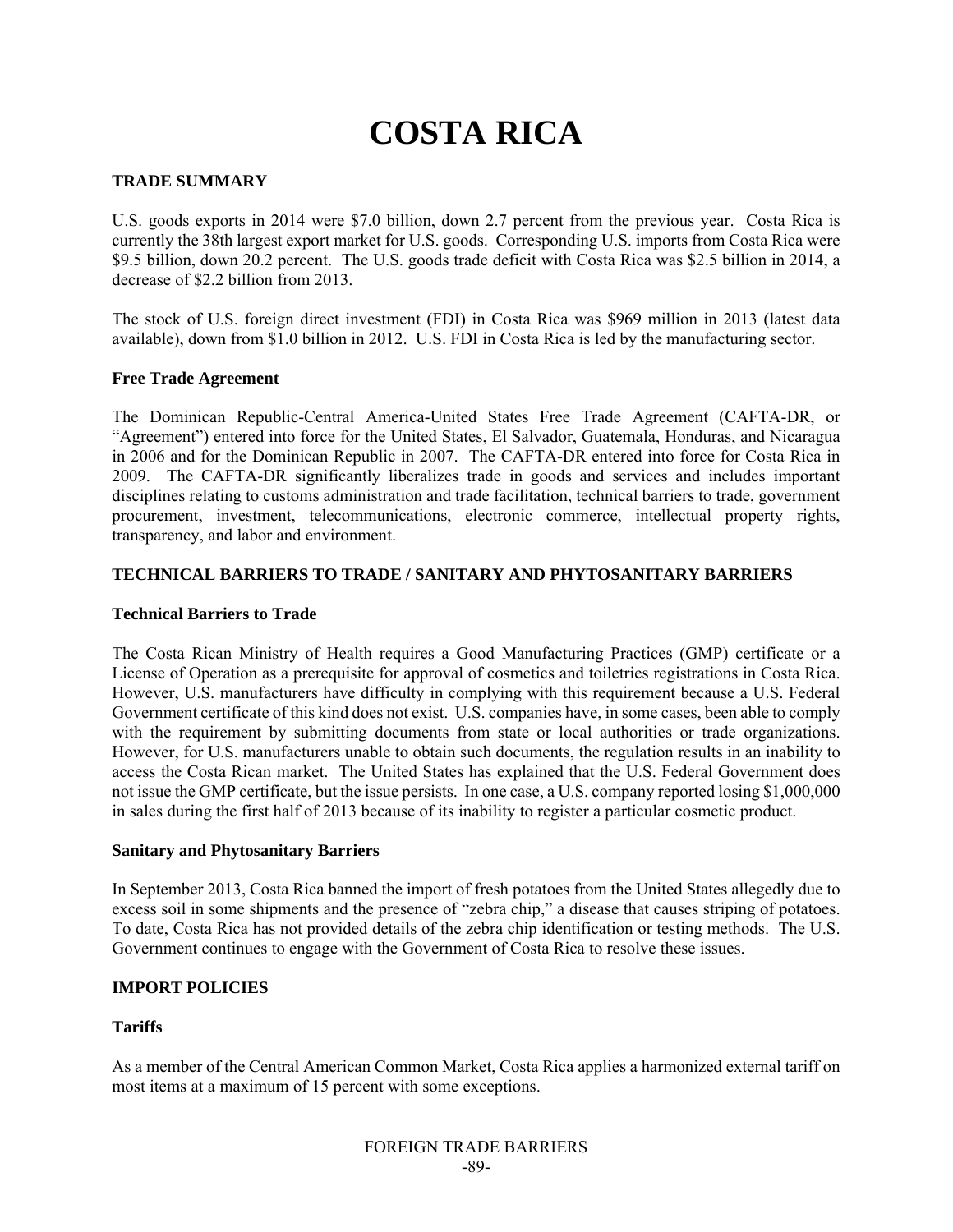Under the CAFTA-DR, however, 100 percent of U.S. consumer and industrial goods enter Costa Rica duty free as of January 1, 2015. Nearly all textile and apparel goods that meet the Agreement's rules of origin also enter Costa Rica duty free and quota free. In addition, under the CAFTA-DR, more than half of U.S. agricultural exports currently enter Costa Rica duty free. Costa Rica will eliminate its remaining tariffs on virtually all U.S. agricultural products by 2020 (2022 for chicken leg quarters; 2025 for rice; and 2028 for dairy products). For certain agricultural products (rice, pork, dairy, poultry), tariff-rate quotas (TRQs) will permit some duty-free access for specified quantities during the tariff phase-out period, with the duty-free amount expanding during that period. Costa Rica will liberalize trade in fresh potatoes and onions through continual expansion of a TRQ, rather than by the reduction of the out-of-quota tariff.

## **Nontariff Measures**

Under the CAFTA-DR, all CAFTA-DR countries, including Costa Rica, committed to improve transparency and efficiency in administering customs procedures. The CAFTA-DR countries also committed to ensuring greater procedural certainty and fairness in the administration of these procedures, and agreed to share information to combat illegal trans-shipment of goods.

Costa Rica's Information Technology Customs Control (TICA) system has suffered system-wide breakdowns as the volume of entries has increased since its implementation in 2006. The system is designed to allow for a single automated customs declaration process, with a centralized database, including electronic payment, integrated risk analysis and connectivity with public and private institutions. Some have argued that TICA is still one of the best customs systems in Central America, but rapid development and installation of a new "TICA2" customs system, believed to still be in the concept stage, will be critical to Costa Rica's ability to facilitate the import and export of goods without undue delays.

In July 2014, a Costa Rican court ruling eliminated the value-added tax (VAT) of 40 percent on imported carbonated beverages. However, the tax authorities do not have a firm deadline to implement the change and did not publish new draft regulations until late November. Once implemented, imported and domestic carbonated beverages will be subject to the same 25 percent VAT, but until then, imported carbonated beverages continue to be subject to the higher, 40 percent VAT.

Costa Rica maintains a specific excise tax system for spirits that is calculated based on the percent of alcohol per liter, with a lower rate per percentage of alcohol on alcoholic beverages that are typically produced locally (Ley 7972). The local spirit, guaro, (which is produced in largest volume by the state-owned alcohol company) is assessed an excise tax of 30 percent alcohol-by-volume (a.b.v.), while the vast majority of internationally traded spirits, such as whiskey and gin, are assessed at a rate of 40 percent a.b.v.

Both imported and domestic beers are subject to the same consumption tax of 0.22332 colones per milliliter. However, imported beer is subject to a 10 percent customs tax while locally produced beer is exempt. U.S. exporters question whether the 10 percent tax is legal under the Costa Rican constitution. Mexican beer manufacturers reportedly won a claim in 2001 that the 10 percent tax was unconstitutional and are therefore now exempt from it. The United States is continuing to follow this issue.

## **GOVERNMENT PROCUREMENT**

Some U.S. company representatives have commented that they find it difficult to compete with domestic suppliers in Costa Rican government procurement because bids are often due within three weeks to six weeks of the procurement announcement. U.S. companies interpret the short deadlines as reflecting Costa Rica's reluctance to attract foreign bidders to its government procurement processes. The United States will continue to monitor Costa Rica's government procurement practices to ensure they are applied consistent with CAFTA-DR obligations.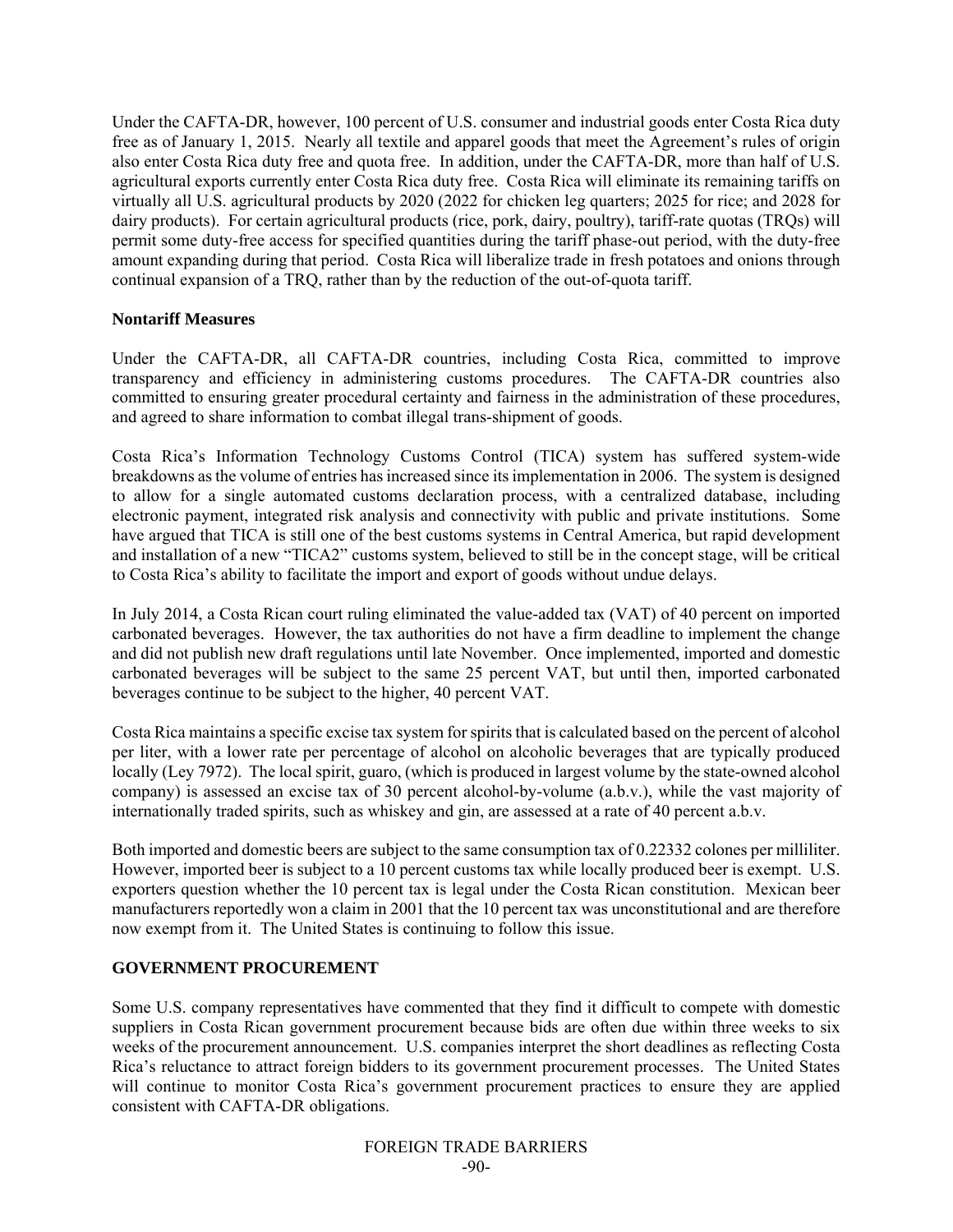Costa Rica is not a signatory to the WTO Agreement on Government Procurement.

# **EXPORT SUBSIDIES**

Under the CAFTA-DR, Costa Rica may not adopt new duty waivers or expand existing duty waivers that are conditioned on the fulfillment of a performance requirement (*e.g.*, the export of a given level or percentage of goods). Costa Rica has modified its free trade zone regime in order to conform to this requirement. While tax holidays are available for investors in free trade zones, sources have expressed concern that the Ministry of Foreign Trade (COMEX) exercises significant discretionary power using undefined criteria in determining what investors qualify for Free Trade Zone status, making it unpredictable and nontransparent.

# **INTELLECTUAL PROPERTY RIGHTS PROTECTION**

Costa Rica was again on the Watch List in the 2014 Special 301 report. Key concerns include Costa Rica's need to place a higher priority on intellectual property rights (IPR) protection, to devote more resources to IPR enforcement efforts, and to impose deterrent penalties. The United States engaged extensively with Costa Rica as it prepared legislative amendments governing protections for geographical indications (GIs), in anticipation of action on applications from the European Union, which were received in 2013, to register a range of GIs in Costa Rica. During that ongoing engagement, the United States has stressed the need for use of CAFTA-DR consistent protections and processes, including providing public notice and opportunity for opposition and cancellation and transparency and impartiality in decision making. The United States will continue to monitor Costa Rica's implementation of its IPR obligations under the CAFTA-DR.

#### **SERVICES BARRIERS**

#### **Insurance**

While foreign companies operate in most segments of the market, mandatory insurance categories such as worker's compensation and basic automobile liability are still serviced only by National Insurance Institute (INS), despite being open to new entrants. New market entrants continue to face challenges in light of the market power INS derives from its former monopoly position. Specific concerns relate to deceptive advertising by the former monopoly, a cumbersome and nontransparent product approval process, and the extension of exclusivity contracts between INS and insurance retailers designated as agents.

## **Telecommunications**

Under the CAFTA-DR, Costa Rica has progressively opened important segments of its telecommunications market, including private network services, Internet services, and mobile wireless services, which are now formally open for competition as a matter of law or regulation. As of December 2013, the Costa Rican telecommunication consumer is guaranteed the opportunity to switch mobile service providers while retaining the same cell phone number; this number portability heightens competition among mobile service providers by facilitating the transfer process for consumers. The telecommunication market has grown, with revenue jumping from 1.1 percent of GDP in 2010 to 2.4 percent of GDP in 2013. While this market opening is a notable achievement, Costa Rica's new wireless service providers continue to face obstacles, including reluctance by some municipal governments to approve cell tower construction necessary to support new providers and expand coverage areas.